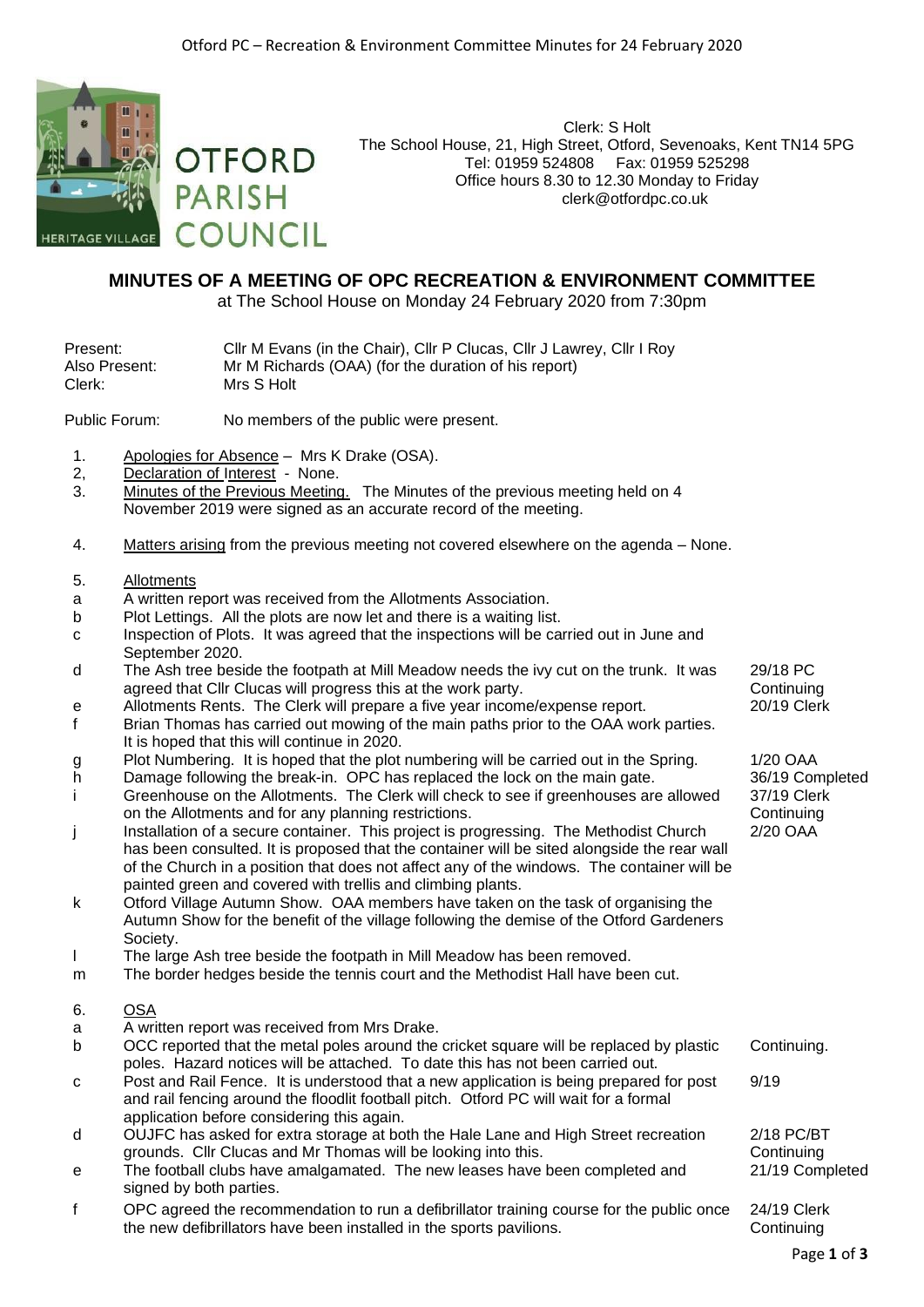- g The football club is very good at keeping the Otford teams out of the play area in their football boots. The Clerk has asked the Club to make sure the visiting teams do not go in there as well. Notices have been redone. 38/19 Clerk Completed h OPC has been asked to consider treating the Recreation Ground with wormicides. EU rules have withdrawn all but one wormicide and this is very expensive and is active for a quarter of the amount of time as previous ones. This will be monitored. 3/20 BT i Petanque. It was noted that Mr Wickenden will be retiring at the AGM. It was also noted that the terrain will need attention in 2020 with the barge boards and surface stones needing replacement. j Otford Cricket Club has decided to merge with Shoreham Cricket Club. The nets will be repaired and these will remain as a public facility. The Cricket Club can request a grant towards the repair. k Defibrillators. The defibrillators for the sports pavilions will be purchased by OUFC in the near future. l Nominations for the Kirsch Cup. This will be discussed at the OSA AGM. 7. High Street Recreation Ground a. A report was received from Brian Thomas. b Dog Fouling. Notices stating 'Please keep dogs on a lead when sports are being played' have been installed. Large metal signs have been purchased and will be erected at each entrance. 25/19 Clerk Continuing c Trim trail equipment. The trim trail has been installed and the project completed. A post installation safety inspection has been carried out. 26/19 Completed d Some minor work has been identified as being required to the roundabout. The bushes have been replaced in both sets of swings. 34/19 Clerk/BT e Waste bin to be placed on the patio. This is a job for OVMH when they are ready. Completed f The three acacia trees by Park Lane have been dead-wooded. A further tree in the area with a split trunk has been removed. g Entrance points to the Recreation Ground. The concrete and mud around the entrance points are being monitored. 39/18 Clerk/BT **Continuing** h The hedge behind the football pavilion has been cut but the hedgerow between the tennis courts and the petanque court needs lowering as it is growing through the fencing. 2/19 BT l New seats, chains and bearings are on order for the youth swings. 4/20 BT The hedges around the Recreation Ground have been cut. k Mr Thomas will be asked to put more anti-vandal paint on the Youth Shelter to prevent children from climbing on the roof. 5/20 Clerk 8. Chalk Pit a There is more graffiti on the sign close to the Scout Hut. The Clerk will speak to the Community Warden about removing it. 15/19 Clerk b The chalk grassland area had several Bee Orchids this summer and numerous wild flowers. A meeting to discuss how to manage the area will be held. 29/19 BT **Continuing** c No voluntary work in the Chalk Pit that would be suitable for youth groups has been identified. 40/19 Clerk/BT Completed d The Scouts have done a good job of reinstating the grass area after their bonfire night. e Tree work along the road frontages have taken place. 9. Hale Lane Recreation Ground/Pavilion/Telston Park a Equipment for the over 12s. It was agreed that £5000 would be placed in the budget for this item as a start. It has been suggested that a hard standing is installed around the basketball hoop similar to the one at Nightingale Rec in Kemsing. Quotes will be sought. 37/18 Clerk **Continuing** 41/19 b Swing. It was agreed the top bar and cast iron mouldings will be painted and the bolts will be replaced at the end of the chains. Safety matting will be installed under the swing. 38/18 Clerk/BT **Continuing** c The North West Kent Countryside Partnership has started the planting work in the top hedge and on the South side. 41/19 d The posts by the Pavilion will be reset at they are loose. 31/19 BT e The Hazel trees have been coppiced. 32/19 Completed f OUFC are no longer using the football pitch. It is understood they will continue to mow the pitch. g The heritage orchard needs to be pruned.
- h A fence alongside the path from Willow Park has been steadily rotting. The condition of the fence will be monitored for safety. 33/19 BT
- i Three Hazel stools have been coppiced at the rear of two houses in Willow Park.